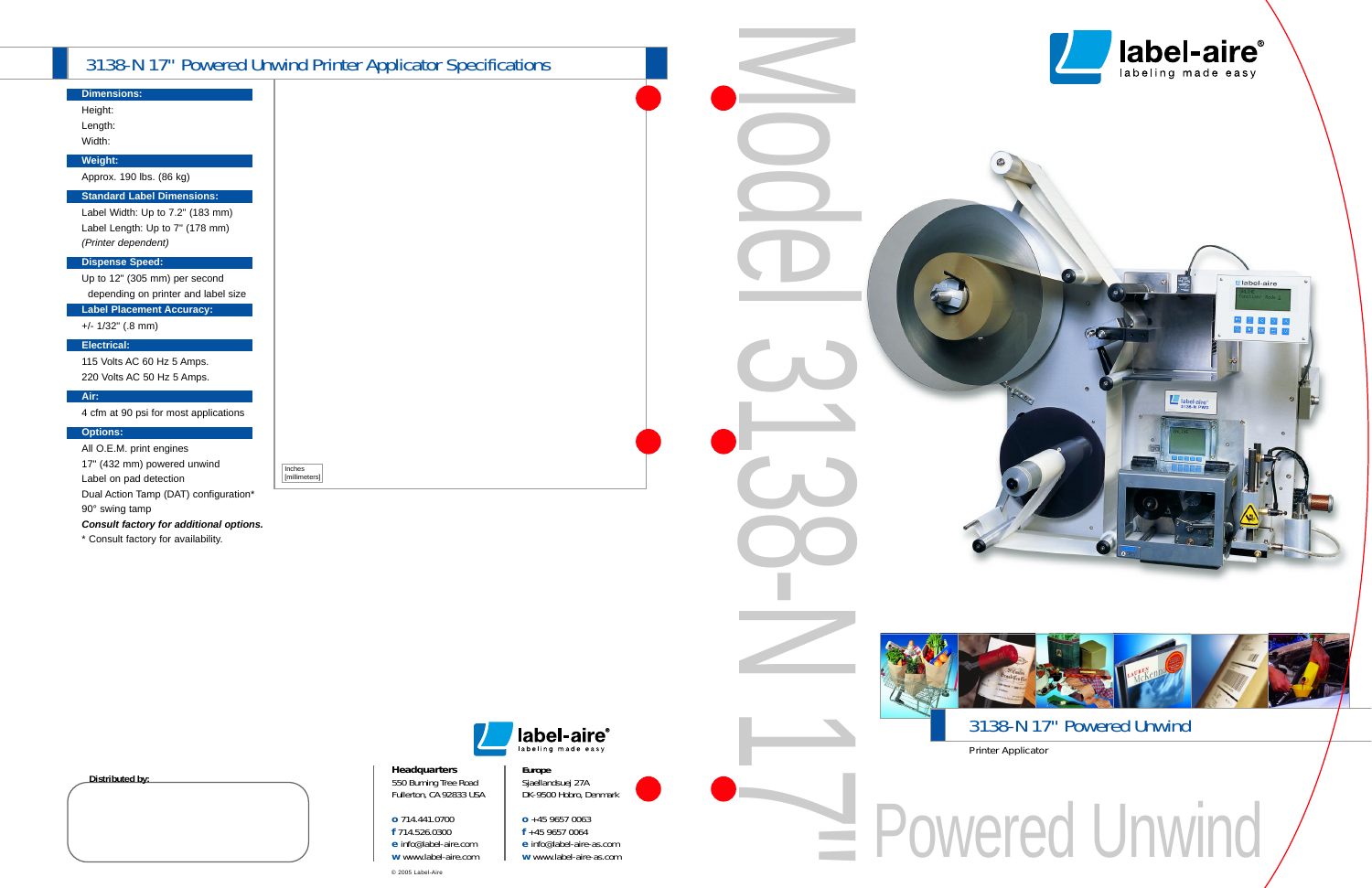## The Label-Aire® Model 3138-N Printer Applicator makes

## print-and-apply labeling easier…the 17" (432 mm) Powered Unwind configuration helps to significantly reduce downtime making your business even more profitable.

The 3138-N 17" Powered Unwind printer applicator is every bit as advanced a workhorse as the standard 3138-N and has all the same key features. Advanced features include automatic setup with multiple programmable label pages for easy change-overs to labels of different sizes, rate compensation for improved label placement accuracy, and advanced user-configurable I/O connectivity. All these handy features greatly simplify setup and change-overs. Like all 3138 models, the 3138-N 17" Powered Unwind is just as tough as it is versatile and advanced. The increased roll capacity of the large 17" (432 mm) powered unwind is perfect for high-speed, heavy duty operation. The 3138-N's rugged stainless steel and anodized aluminum construction is corrosion resistant providing long-lasting durability and maintenancefree operation in the most hostile environments. Like all Label-Aire printer applicators, the 3138-N 17" Powered Unwind is compatible with any O.E.M. printer on the market.

Put this advanced workhorse printer applicator to work for you all day, every day. The Model 3138-N 17" Powered Unwind Printer Applicator is built to meticulous quality standards and designed to operate reliably under the most intense conditions.

|                                              | 3130-N 17 PUWELEU UHWIHU Advanced Features                                                    |  |
|----------------------------------------------|-----------------------------------------------------------------------------------------------|--|
| 17" (432 mm) powered unwind                  | Geared for high-speed, heavy duty operation.                                                  |  |
| <b>Automatic setup</b>                       | Includes multiple programmable label pages for easy<br>change-overs to different label sizes. |  |
| Digital display                              | Remote operator control capability.                                                           |  |
| Flash memory                                 | Allows easy download of system software updates.                                              |  |
| Rate compensation<br>(with optional encoder) | For improved label placement accuracy.                                                        |  |
| Advanced I/O                                 | User-configurable for system output.                                                          |  |
| Heavy duty air cylinder                      | For 24/7 label application.                                                                   |  |
| <b>PLC</b> outputs                           | User-configurable for system output.                                                          |  |
| 3-color light stack                          | Warns of "end of label/ribbon" and "low ribbon".<br>"Low label" is available.                 |  |

### 3138-N 17" Powered Unwind Advanced Features

barcode labeling, data collection, distribution, inventory control, product I.D., retail, shipping, supply chain management, warehouse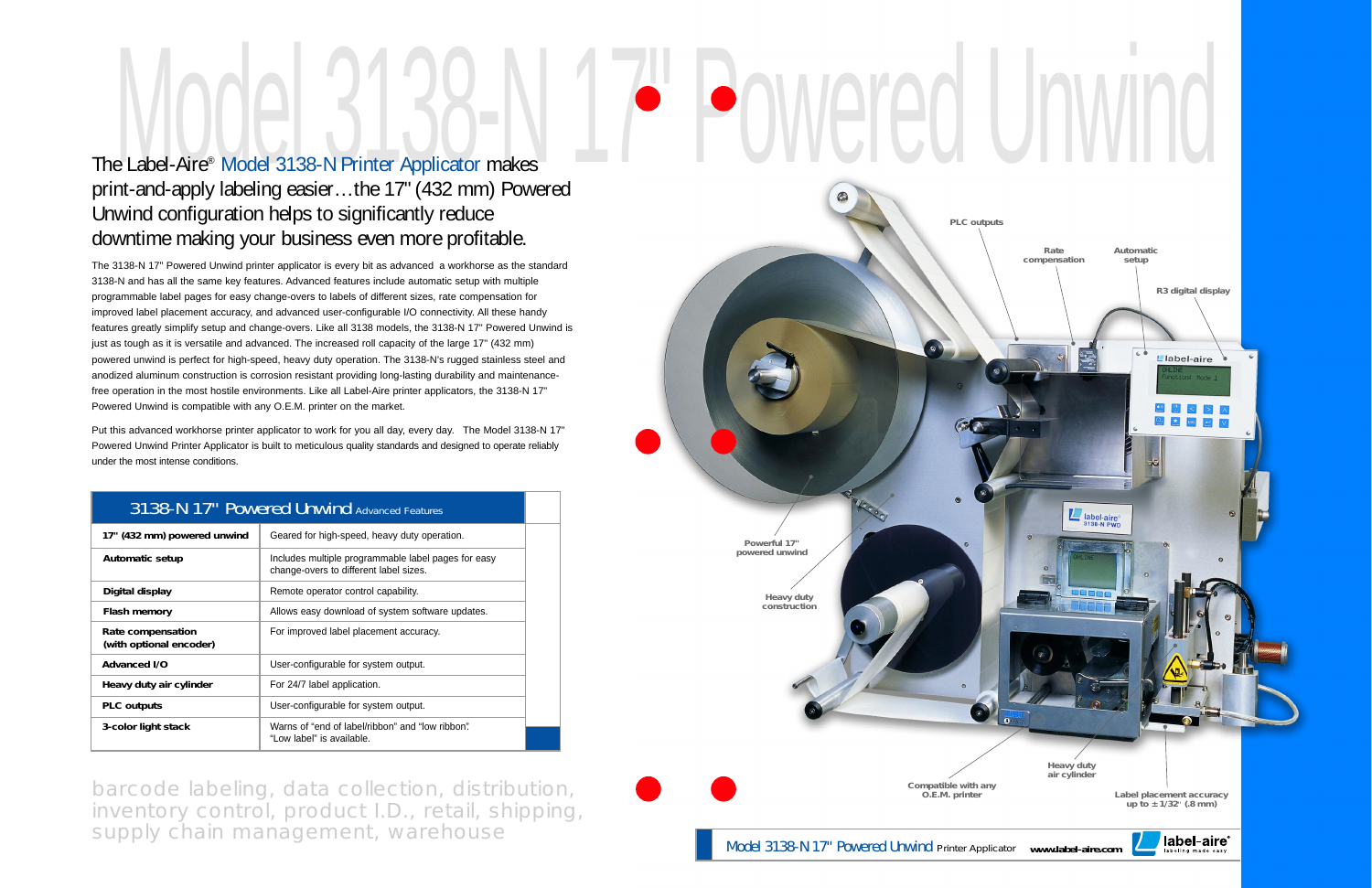# Powered Unwind